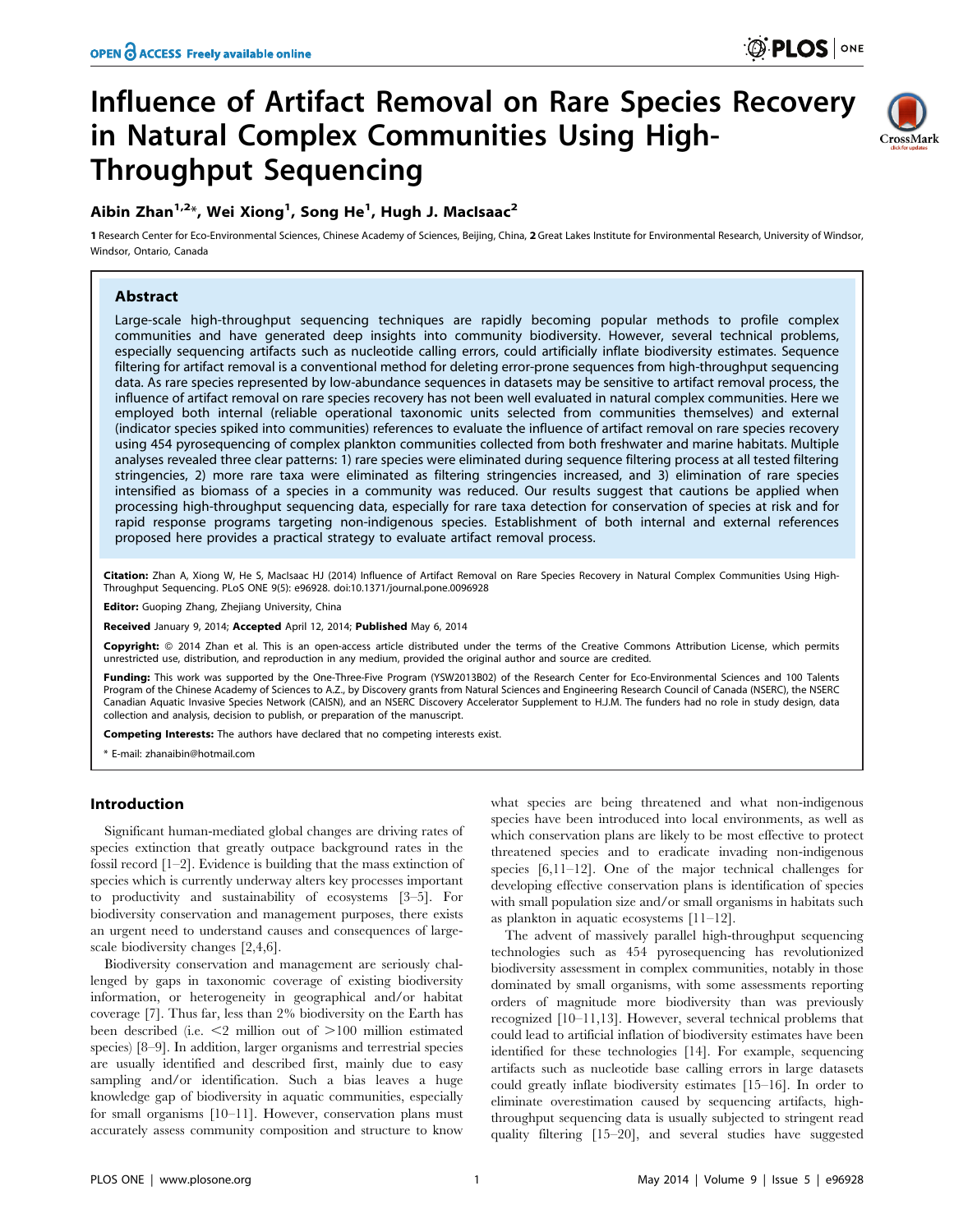filtering thresholds for further data processing. For example, Kunin et al. [16] conducted deep pyrosequencing of a single species (Escherichia coli MG1655) and suggested that a 0.2% error probability (i.e.  $Q = 27$ ) and a clustering threshold of 97% identity be applied when grouping Operational Taxonomic Units (OTUs) for community profiling. A more recent study suggested even higher score-based filtering stringencies, such as  $Q > 30$  for the hypervariable V4 region of the nuclear small subunit ribosomal DNA [19]. However, many issues related to the artifact removal process, such as the influence of artifact removal on rare species recovery, have not been evaluated in natural complex communities owing to many technical/computation challenges, numerous undescribed species and lack of reliable references in natural communities. Rare taxa represented by low-abundance sequences are expected to be eliminated first during the sequence filtering process, mainly due to the low number of sequences in final datasets.

In this study, we employed both internal and external references to evaluate the influence of artifact removal on rare species recovery for 454 pyrosequencing data derived from complex plankton communities collected from both freshwater and marine habitats. For the internal reference, we chose Operational Taxonomic Units (OTUs) with high similarities (similarity  $\geq$ 99% and query coverage  $\geq$ 99%) to available species in GenBank. At such a high level of similarity and coverage, the chosen OTUs may represent real taxa in communities, rather than PCR- and/or sequencing-mediated artifacts, making them reliable as internal references. For the external reference, we spiked known indicator species into complex plankton communities using concentration gradients. For both methods, we used a series of filtering stringencies to examine whether these references could be recovered as filtering stringencies increased. We aim to evaluate the influence of artifact removal on rare species recovery based on high-throughput sequencing techniques.

#### Materials and Methods

### Ethics Statement

Plankton samples were collected from one marine harbour: Bayside in Nova Scotia on the Atlantic coast of Canada  $(45^{\circ}7' 45^{\circ}10^{\prime}$ N,  $67^{\circ}7'$ – $67^{\circ}9'$ W), and one freshwater harbour: Nanticoke in Ontario on Great Lakes (42°47'–42°48'N, 80°2'–80°3'W). No specific permits were required for the described field sampling. Sampling sites did not cover protected or private lands. The field studies did not involve endangered and/or protected species.

#### Field Sampling

We used six geo-referenced, 80-um oblique plankton nets to tow from the bottom to the water surface for both harbours. The collected plankton samples were immediately homogenized into a single sample, preserved in 100% ethanol, and stored at  $-20^{\circ}$ C prior to genetic analyses.

#### External Reference Setup

To set up external references, we spiked known indicator species into natural plankton communities (see reference 11 for more detail). To avoid possible errors and confusion derived from spiked species, we spiked marine species into freshwater plankton samples and freshwater species into marine plankton samples. Specifically, we spiked larvae of a freshwater mussel (golden mussel Limnoperna fortunei) into the marine plankton community sampled from Bayside Harbour, while larvae of a marine scallop (bay scallop Argopecten irradians) were spiked into the freshwater sample collected from Nanticoke Harbour (Figure 1). None of the indicator species have ever been reported in the plankton communities into which they were spiked. Larvae of the bay scallop were artificially cultured in the laboratory [21], while larvae of golden mussel were collected from the wild in South America [11]. For each spiked species, we ran three replicates and four gradients (Figure 1). All assembling procedures were performed before DNA extraction. For the gradients using  $>1$  larva, we spiked larvae directly into plankton samples, while for those  $\leq 1$ , we lysed one larva using 200 µL DNA lysis buffer and then added different amounts of lysed larva solution into corresponding lysed plankton samples based on serial dilution gradients. In total, we prepared 12 samples  $(three replicates\timesfour\ gradients)$  for each indicator species for each harbour (Figure 1).

#### DNA Isolation, PCR and Pyrosequencing

We extracted total genomic DNA using DNeasy Blood and Tissue Kit (Qiagen Inc., ON, Canada). The quality and quantity of each DNA sample were measured by a NanoDrop spectrophotometer (NanoDrop Technologies, DE, USA). For PCR, we used the primer pair Uni18S- Uni18SR for the hypervariable V4 region



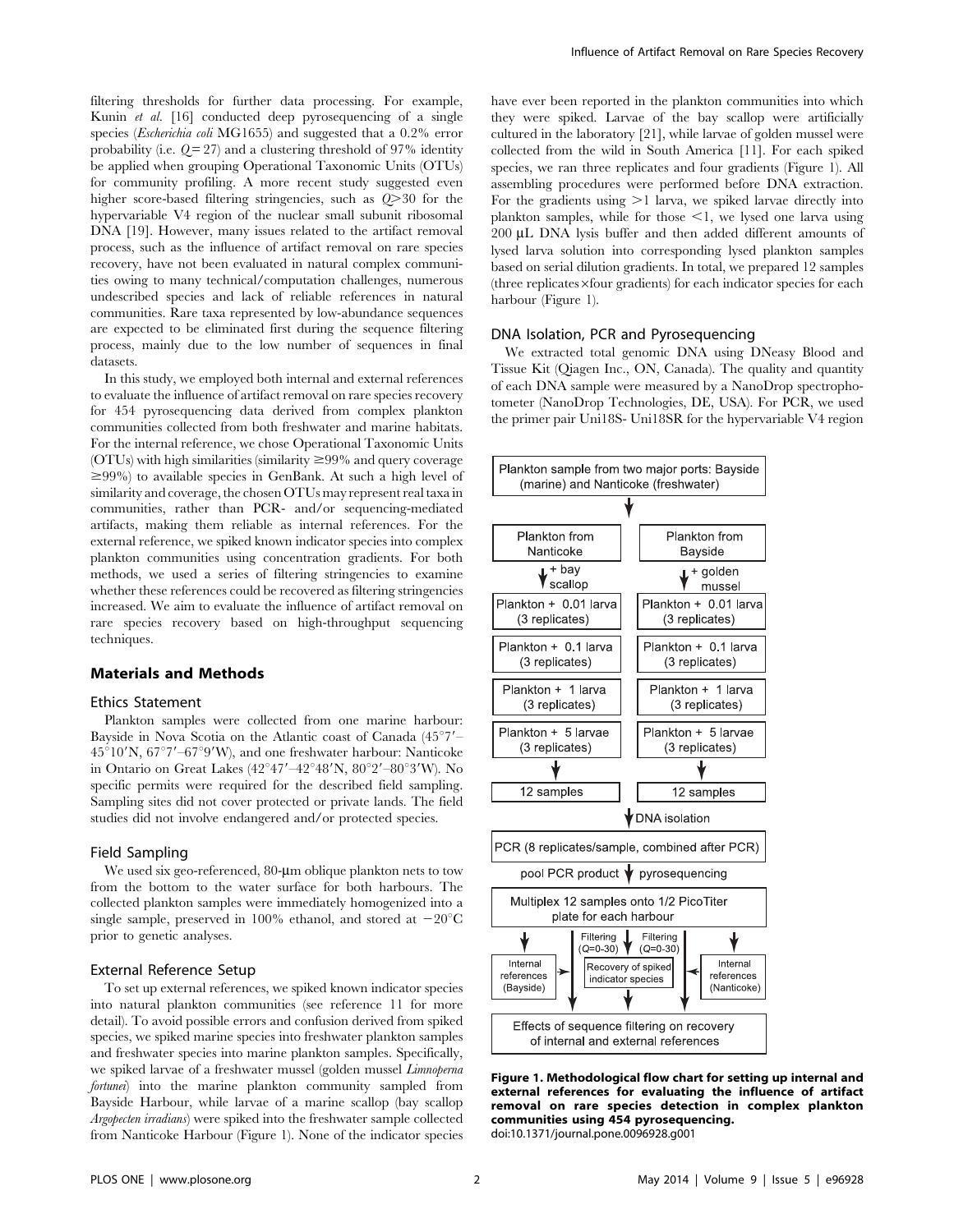of the nuclear small subunit ribosomal DNA (SSU rDNA), which was specifically designed for pyrosequencing for plankton samples [11,22]. PCRs were performed in 25  $\mu$ L cocktail in eight duplicates for each sample to avoid biased amplification. Each duplicate contained 100 ng DNA, 1×PCR buffer, 2 mM  $Mg^{2+}$ , 0.2 mM dNTPs, 0.4  $\mu$ M each primer, and 2 U Taq DNA polymerase (Genscript). PCR cycling parameters consisted of an initial denaturation step at  $95^{\circ}$ C for 5 min, followed by 25 amplification cycles of 95 $\mathrm{^{\circ}C}$  for 30 s, 50 $\mathrm{^{\circ}C}$  for 30 s, 72 $\mathrm{^{\circ}C}$  for 90 s, and a final elongation step at  $72^{\circ}$ C for 10 min. We pooled and subsequently purified PCR products of duplicates using the Solid Phase Reversible Immobilization (SPRI) paramagnetic bead-based method (Agencourt Bioscience Corporation, MA, USA).

After purification, we pooled PCR products derived from 12 artificially assembled samples to form 1/2 PicoTiter plate for each harbour. To ensure approximately equal contributions from each sample, equimolar PCR products from each sample were pooled together. Samples were differentiated by a unique eight-nucleotide tag for each sample at the  $5'$ -end of the forward primer  $[23]$ . Pyrosequencing was performed using 454 FLX Adaptor A on a GS-FLX Titanium platform (454 Life Sciences, CT, USA) by Engencore at the University of South Carolina.

#### Data Analysis

Raw sequences reads were filtered using the methods implemented in pipelines Mothur [24] and UPARSE [18]. In general, we deleted low-quality sequences that: (i) did not match the tags and forward primer; (ii) contained any undetermined nucleotide (N's); (iii) were too short (i.e.  $\lt 150$  bp); or (iv) contained homopolymers larger than eight. The length of each sequence read was set as 300 bp following the method in UPARSE [18]. Subsequently, nucleotides were examined one by one along their sequence reads to examine nucleotide quality, and sequences were truncated at the end of the last nucleotide before the quality score fell below the set threshold (i.e. filtering stringency), even if downstream nucleotide would again rise above the set threshold. The filtering stringencies were set from  $Q$  (Phred score) = 0 to 30.

Filtered sequences were clustered into Operational Taxonomic Units (OTUs) at a commonly used cut-off value (97%) using a novel algorithm that performs chimera filtering and OTU clustering simultaneously implemented in UPARSE [18]. To set up internal references, all OTUs generated without filtering (i.e.  $Q=0$ ) were subjected for BLASTn searches against available database in GenBank. OTUs with minimum query coverage  $\geq$ 99% and similarities  $\geq$ 99% to available species in GenBank were selected as internal references. In order to assess the effects of sequence filtering on different abundance of OTUs (i.e. OTUs with different number of sequences), we divided all reference OTUs into four groups: OTUs with the number of sequences of  $> 100$ , OTUs with the number of sequences of  $11 \sim 99$ , OTUs with the number of sequences of  $4 \sim 10$ , and OTUs with the number of sequences of  $1 \sim 3$  (i.e. singletons, doubletons and tripletons). For external references, after sequence reads were subjected to a series of filtering stringencies, the known spiked rare species were identified from each dilution gradient and replicate using local BLAST.

### Results

#### Internal Reference

After a run of 1/2 PicoTiter plate for each harbour, a total of 656,488 and 480,962 sequences were obtained for Bayside (GenBank SRA accession: SRP036156) and Naticoke (GenBank SRA accession: SRP036187), respectively. In order to set up

internal references, we grouped sequences into OTUs without filtering. We detected a large number of OTUs for both harbours: 4936 for Bayside and 5773 for Nanticoke (Figure 2B). After BLASTn, 59 and 82 OTUs derived from Bayside and Nanticoke were chosen as internal references based on the strict selection criteria (i.e. coverage  $\geq 99\%$  and similarity  $\geq 99\%$ ; Table S1).

The raw sequences from both harbours were subjected to filtering at a series of stringencies (Figure 2A). As expected, the number of sequences decreased as filtering stringencies increased. In general, the percentage of sequences passing the set filtering stringencies was slightly different for the two harbours (Figure 2A). After sequences were grouped into OTUs, similarly to the pattern for sequences, the number of OTUs decreased as the stringencies increased. A sharp decrease was detected at low filtering stringencies of  $Q = 15$  (Figure 2B), suggesting that sequencing artifacts can largely inflate the number of species in complex communities (i.e. a-diversity).

When sequences from both harbours were filtered with internal references, these reference OTUs were eliminated as filtering stringencies increased. Reference elimination occurred at all filtering stringencies examined, even at low Q values such as  $Q=10$  (Figure 2C). Moreover, more OTUs were eliminated as filtering stringencies increased. For example, 32.2% and 22.0% of reference OTUs were deleted at  $Q = 20$  for Bayside and Nanticoke Harbours, respectively, while a much larger percentage of reference OTUs, i.e.  $83.1\%$  and  $68.2\%$ , was discarded at  $Q=30$ for both harbours (Figure 2C). Many of these eliminated reference OTUs had 100% similarity to species records in GenBank (Tables S1 & S2). In addition, similar to the pattern for sequences, a slight difference in elimination of reference OTUs was detected between these two harbours. For example, when compared to Nanticoke Harbour, a lower number of reference OTUs were eliminated before  $0<20$ , but more after  $0>20$  for Bayside Harbour (Figure 2C).

When we divided all reference OTUs into four groups based on their abundance, we found that filtering process had more influence on low abundance OTUs (i.e. OTUs with less number of sequences) for both harbours (Figure 3). Low-abundance OTUs decreased more sharply than high-abundance OTUs as filtering stringencies increased. For example, 46.9% of singletons, doubletons and tripletons were discarded at  $Q = 20$ ; however, all OTUs with the number of sequences > 10 were recovered in Bayside Harbour (Figure 3). Similarly, all singletons, doubletons and tripletons were eliminated at  $Q=30$  for Nanticoke, while more than 40% of reference OTUs were retained for the other three groups (Figure 3). When comparing the two communities, a slight difference was observed as filtering stringencies increased. For example, more than 90% of reference OTUs with the number of sequences of  $4{\sim}10$  passed the quality filtering at  $Q=20$  for Nanticoke; however, a much lower ratio (66.7%) was detected for Bayside (Figure 3).

#### External Reference

For a total of 12 cases (four gradients  $\times$ three replicates) for each harbour, indicator species were recovered in six and five cases for Bayside (golden mussels spiked) and Nanticoke (bay scallop spiked), respectively (Figure 4). All failed cases involved samples spiked with low quantities of indicator species (i.e. 0.01 and 0.1 larva/sample; Figures 1 & 4), suggesting that the biomass of spiked indicator species was below the detection threshold [11].

Results obtained from the external reference confirmed the findings that rare taxa were eliminated during the sequence filtering process, and such elimination became more severe as filtering stringencies increased (Figure 4). In addition, when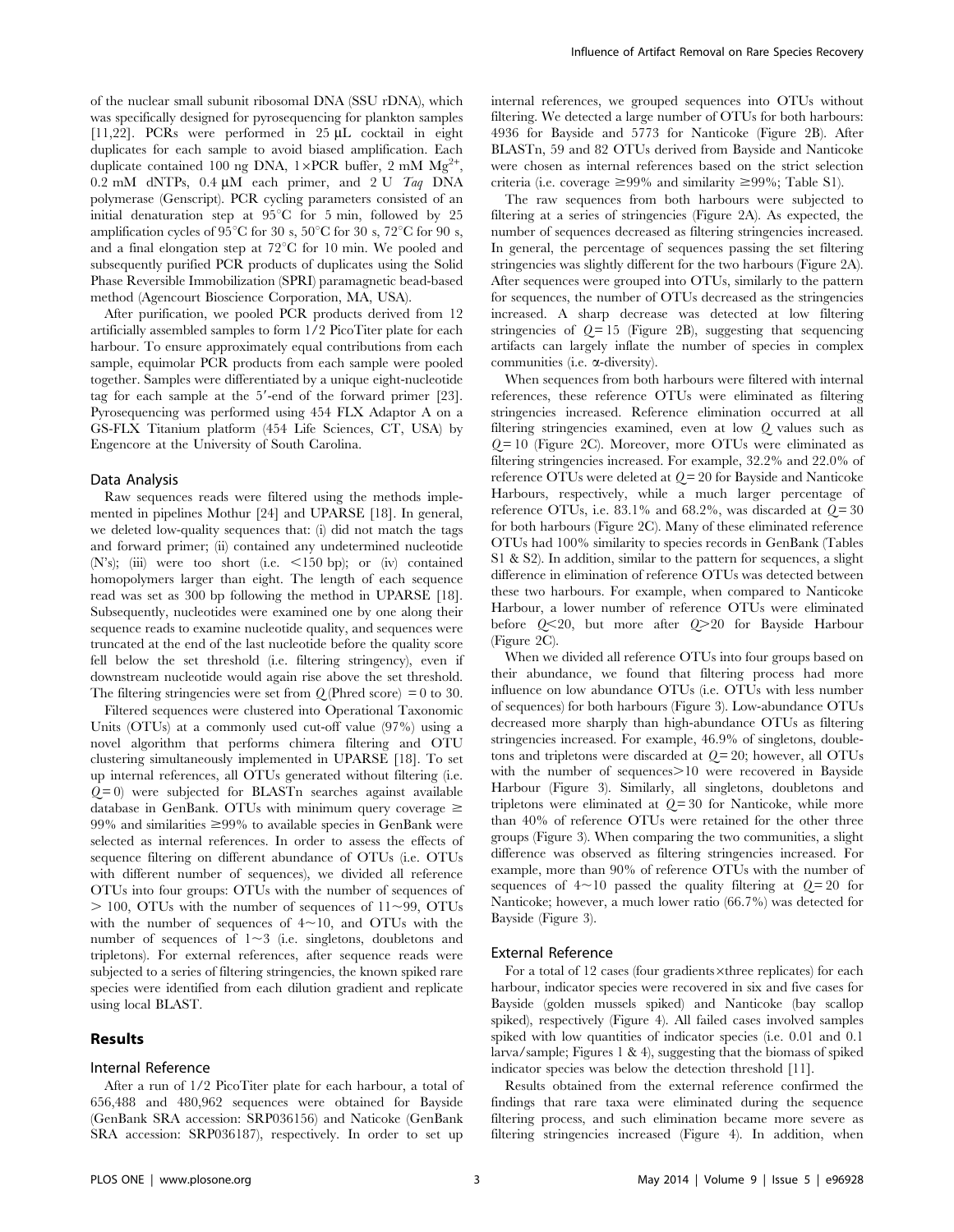

Figure 2. Number of sequences (A), number of Operational Taxonomic Units (OTUs, B), and number of internal reference OTUs (C) retained at a range of filtering stringencies of  $Q$  (Phred score) = 0-30 for 454 pyrosequencing of two complex plankton communities collected from Bayside (marine) and Nanticoke (freshwater) Harbours.  $Q=0$  indicates that data was not filtered. doi:10.1371/journal.pone.0096928.g002

examined within each of the two indicator species, these indicator species trended to be eliminated as they became rarer in artificially assembled communities (Figure 4). For example, bay scallops were eliminated at quality score value as low as 10 when the biomass percentage was  $2.6 \times 10^{-04}$ %. Similar elimination at low Q value  $(Q=17)$  was also observed in its replicate (Figure 4). On the contrary, bay scallops were recovered in the cases when higher biomass of indicator species were used (Figure 4). In addition, we found difference between these two indicator species. Even though biomass of these two spiked indicator species was similar in some of the artificially assembled communities, golden mussels were recovered at almost all Q values, whereas bay scallops were recovered in a limited number of cases (Figure 4).

# Discussion

High-throughput sequencing technologies are quickly replacing traditional Sanger sequencing as methods for molecular and ecological profiling of complex communities. However, concern has been raised that high-throughput sequencing technologies may introduce artifacts and significantly inflate biodiversity estimates [15–20]. Quality filtering is a conventional and convenient method that can remove error-prone sequences [15–20]. Results from several studies have indicated that this method could greatly improve biodiversity estimates in environmental samples [16–19]. However, as rare species represented by low-abundance sequences may be sensitive to the filtering process, the influence of artifact removal on rare species detection has not been evaluated in natural complex communities. In this study, we employed both internal and external references to evaluate this technical concern. Our results clearly demonstrated that elimination of rare taxa occurred at all filtering stringencies examined, and that more rare taxa were eliminated as filtering stringency increased. Moreover, elimination of rare species intensified as biomass of a species in a community was reduced (Figures 2, 3 & 4).

Differentiation of sequencing errors/artifacts from real sequences in large high-throughput sequencing datasets represents an immense technical challenge, not only because such large datasets require extensive computation but also because we have very limited knowledge on biodiversity in complex communities, and thus lack suitable references for identifying and eliminating errors/ artifacts while preserving real sequences [16–19]. In this study, we employed both internal and external references to assess effects of artifact removal on rare species detection. Our practice for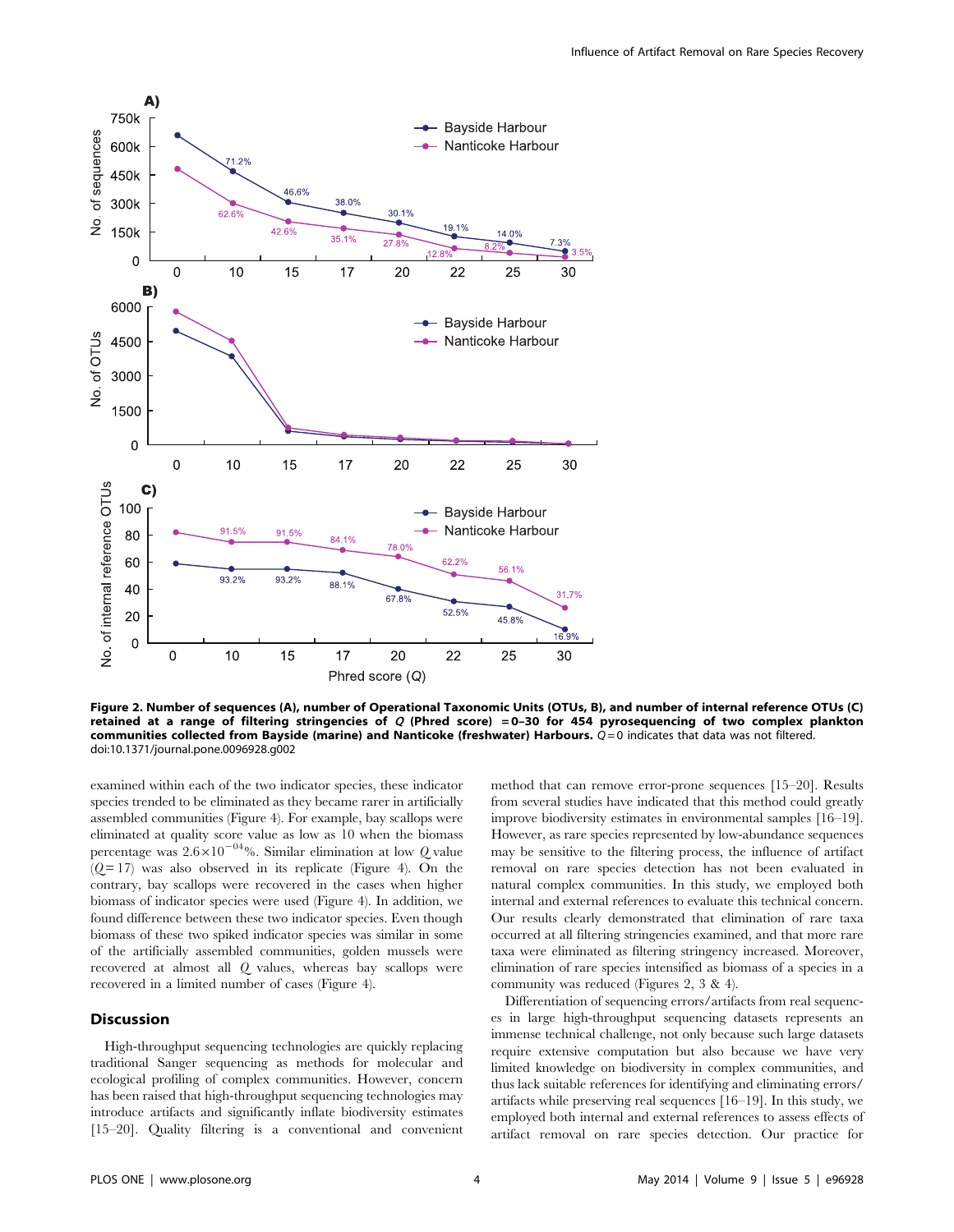

Figure 3. Number of internal reference Operational Taxonomic Units (OTUs) retained in four groups divided based on OTU abundance at a range of filtering stringencies of  $Q=0-30$  for 454 pyrosequencing of two complex plankton communities collected from Bayside (marine, A) and Nanticoke (freshwater, B) Harbours. doi:10.1371/journal.pone.0096928.g003



Figure 4. Detection of indicator species spiked into complex communities using a series of filtering stringencies, i.e. Q (Phred score) = 0 (no filtering) to 30. The freshwater species, golden mussel Limnoperna fortunei, was spiked into the plankton sample collected from the marine harbour, Bayside (A), while the marine species, bay scallop Argopecten irradians, was spiked into the plankton sample collected from the freshwater harbour, Nanticoke (B). For each indicator species, we set up three replicates and four gradients (See Figure 1 for more detail). doi:10.1371/journal.pone.0096928.g004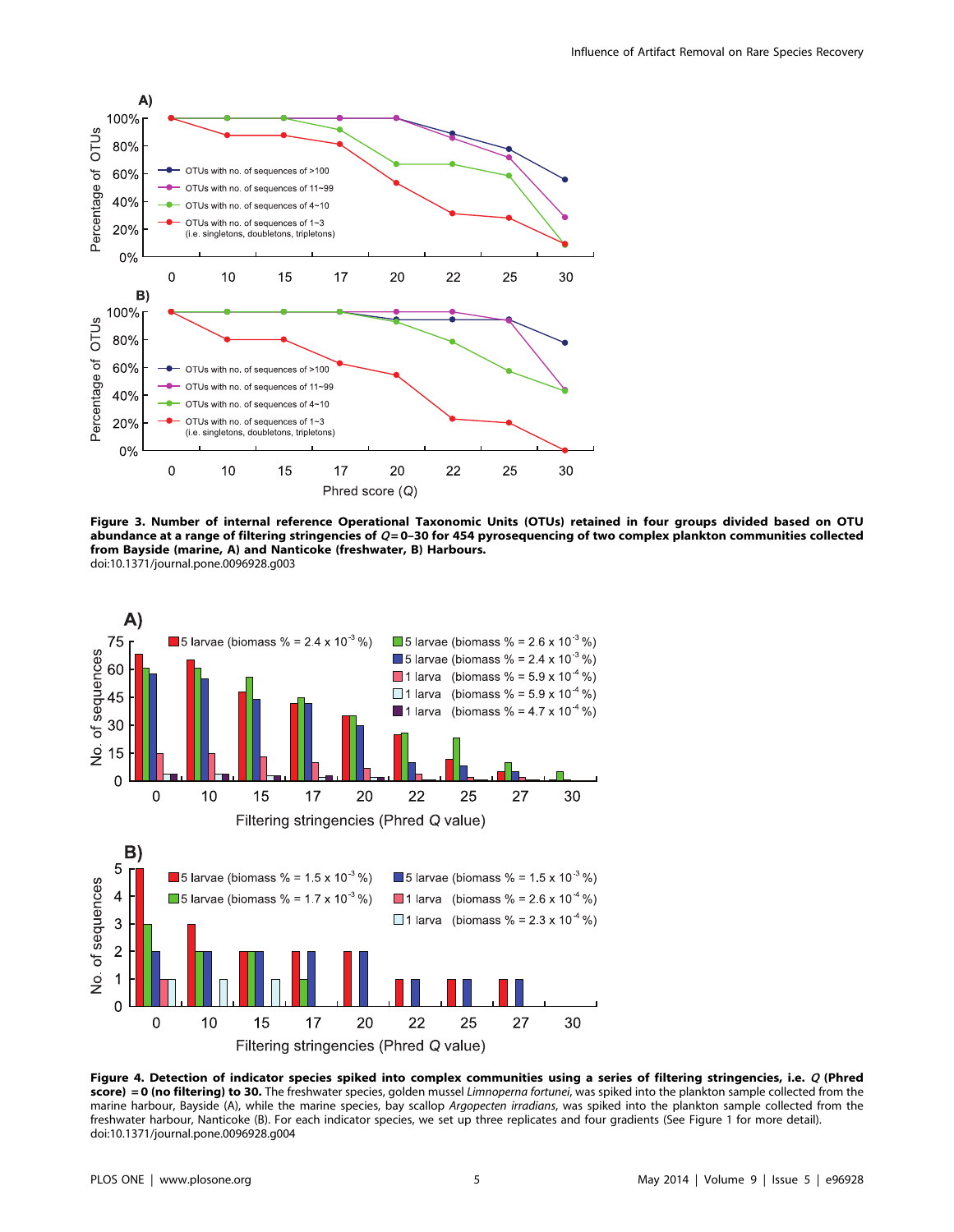establishing both internal references from a complex community itself and external references using foreign indicator species provides a practical strategy to calibrate the artifact removal process. In addition, both internal and external references can refer to each other to provide case-specific evaluation since sequencing quality may vary among communities and/or replicates. Such variation was observed between the two communities (Figures 2 & 3) and among replicates (Figure 4) in this study. Based on results obtained from both internal and external references, researchers could estimate that how much ''rare biodiversity'' was eliminated during data processing, choose parameters based on unique characteristics of each dataset to perform sequence filtering process, and further make corrections for  $\alpha$ -diversity estimates for downstream analyses.

Rare taxa may be targets for management, either because they are native taxa of conservation significance or because they may be recently introduced non-indigenous species whose extirpation is deemed desirable. However, detection of rare species represents an enormous technical challenge, especially for multiple species detection in some habitats such as aquatic ecosystems [11 and references therein]. Our earlier study clearly demonstrated that 454 pyrosequencing represents a promising tool for recovery of rare species, as we found that indicator species spiked into plankton communities can be recovered at exceptionally low levels, as low as  $2.3\times10^{-5}$ % biomass [11]. Using the same assembled communities [11], as well as internal references chosen from complex communities themselves, we found that rare taxa were eliminated during sequence filtering process (Figures 2, 3 & 4). The elimination of rare species intensified as relative biomass of the target species decreased in the assayed community (Figure 4). Rare taxa elimination is easy to overlook, not only because rare taxa are represented by extremely low percentages of sequence reads in extremely large datasets (e.g. Figure 4), but also because quality filtering is usually employed at the beginning of data pre-processing, resulting in the unwitting loss of low-abundance sequences. Meanwhile, unfiltered datasets usually are not processed to serve as references, mainly due to extensive computational demands of these datasets. Our results obtained here suggest that it is crucially important to properly manage highthroughput sequencing data and to use unfiltered datasets as a reference for taxa detection, especially rare species.

Generally, rare species in communities have fewer sequence reads during PCR amplifications than do more common species (e.g. see Figure 4 for biomass gradients and Table 1 in reference 11), although PCR could alter abundance of taxa by biased amplification. Despite that sequencing error ratio may be comparative for both low- and high-abundance taxa, rare taxa represented by low-abundance sequences trend to be discarded first due to the low number of sequences in final datasets. Results obtained in this (Figure 4) and other studies [11,25] determined that OTUs/taxa represented by low-abundance sequences such as singletons, doubletons and tripletons may be informative and valuable in reflecting rare and/or unique lineages in communities. These sequences may have lower quality (i.e. Q values), which may discarded during sequence filtering processes (e.g. Figure 4). Loss of power to detect rare and/or unique lineages in communities could lead to underestimation of biodiversity levels (Fig. 2) and missing targets for management in conservation programs. However, sequences containing sequencing errors are usually believed to appear less abundant [16,26]. Consequently, technical

#### References

difficulties still limit accurate sorting of informative low-abundance sequence reads from errors/artifacts. The use of deeper sequencing platforms such as Illumina HiSeq and MiSeq can provide more sequences for some rare taxa, which may potentially solve the problem that we detected in this study. However, deeper sequencing can recover much rarer taxa in complex communities. Consequently, such a technical problem may still exist when using deeper sequencing strategies.

# Conclusion

Our study based on both internal and external references showed three clear patterns: 1) elimination of rare taxa occurred at all filtering stringencies examined, 2) more rare taxa were eliminated as filtering stringencies increased, and 3) elimination of rare species intensified as biomass of a species in a community was reduced. Our study provides a warning that caution should be taken to extract rare taxa from complex communities when using sequence filtering for high-throughput sequencing data. This warning is a call for caution when detecting rare taxa, and for development of powerful mathematical algorithms for data processing. Because the problem detected here may still exist after using deeper sequencing techniques, as well as sequencing quality may vary among communities and replicates, the strategy of setting up both internal and external references here provides a practical way to evaluate the effects of artifact removal on biodiversity measurement. As seen here (Figure 2) and in many other studies [16–20], sequencing artifacts can largely inflate biodiversity, artifact removal is still a practical way to get accurate species richness and  $\alpha$ -diversity estimates for complex communities so long as researchers are aware of the problem and properly manage results generated for rare taxa in communities.

# Supporting Information

Table S1 Selected internal Operational Taxonomic Units (OTUs) for the complex plankton communities collected from the marine harbour, Bayside, and the freshwater harbour, Nanticoke. For all selected internal reference OTUs, the number of sequences in each OTU, the representative sequence of each OTU, and BLAST information including E value, similarity and coverage are shown. (XLS)

Table S2 Recovery of internal reference Operational Taxonomic Units (OTUs) for the complex plankton communities collected from the marine harbour, Bayside, and the freshwater harbour, Nanticoke, at a series of filtering stringencies from  $Q$  (Phred score) = 0–30. Y = OTU recovered, N = OTU was not recovered. (XLS)

### Acknowledgments

Thanks to Dr. Melania Cristescu for providing lab space and instrument.

# Author Contributions

Conceived and designed the experiments: AZ HJM. Performed the experiments: AZ. Analyzed the data: AZ WX SH. Contributed reagents/ materials/analysis tools: AZ HJM. Wrote the paper: AZ WX SH HJM.

1. Sala OE, Chapin III FS, Armesto JJ, Berlow E, Bloomfield J, et al. (2000) Global biodiversity scenarios for the year 2100. Science 287: 1770–1774.

<sup>2.</sup> Hooper DU, Chapin III FS, Ewel JJ, Inchausti P, Lavorel S, et al. (2005) Effects of biodiversity on ecosystem functioning: a consensus of current knowledge. Ecol Monogr 75: 3–35.